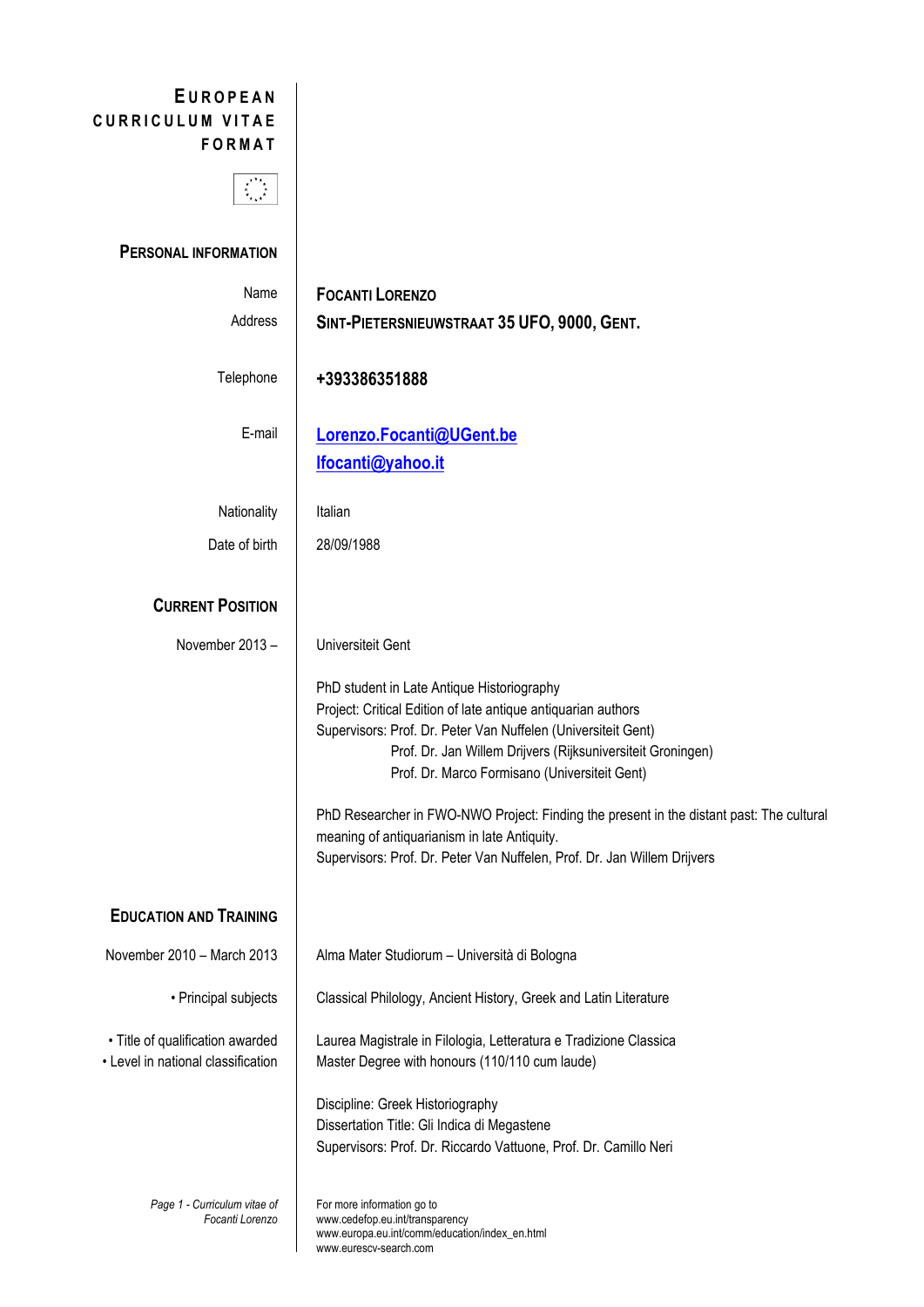| September 2011 - March 2012                                                                                                                                          | Universität Trier<br>Erasmus Project                                                                                                                     |
|----------------------------------------------------------------------------------------------------------------------------------------------------------------------|----------------------------------------------------------------------------------------------------------------------------------------------------------|
| • Principal subjects                                                                                                                                                 | Ancient History, Classical Philology, German                                                                                                             |
| October 2007 - October 2010                                                                                                                                          | Alma Mater Studiorum - Università di Bologna                                                                                                             |
| • Principal subjects                                                                                                                                                 | Classical Philology, Ancient History, Greek, Latin and Italian Literature                                                                                |
| · Title of qualification awarded<br>• Level in national classification                                                                                               | Laurea Triennale in Lettere<br>Bachelor Degree with honours (110/110 cum laude)                                                                          |
|                                                                                                                                                                      | Discipline: Greek History<br>Dissertation Title: Di fronte all'Ideale: Prospettive sugli Indikà di Megastene<br>Supervisors: Prof. Dr. Riccardo Vattuone |
| September 2002 - July 2007                                                                                                                                           | Liceo Classico "Vittorio Emanuele II", Jesi (AN)                                                                                                         |
| • Principal subjects                                                                                                                                                 | Italian Literature, Greek, Latin, History, Philosophy, English, Mathematics, Science                                                                     |
| • Title of qualification awarded<br>• Level in national classification                                                                                               | Diploma di Maturità Classica<br>High School Diploma (Classical Studies)                                                                                  |
| <b>PERSONAL SKILLS</b><br><b>AND COMPETENCES</b><br>Acquired in the course of life and career<br>but not necessarily covered by formal<br>certificates and diplomas. |                                                                                                                                                          |
| MOTHER TONGUE                                                                                                                                                        | <b>ITALIAN</b>                                                                                                                                           |
| <b>OTHER LANGUAGES</b>                                                                                                                                               |                                                                                                                                                          |
| • Reading skills<br>• Writing skills<br>• Verbal skills                                                                                                              | <b>ENGLISH</b><br><b>EXCELLENT</b><br>GOOD<br><b>GOOD</b>                                                                                                |
| • Reading skills<br>• Writing skills<br>• Verbal skills                                                                                                              | <b>GERMAN</b><br><b>GOOD</b><br>GOOD<br>GOOD                                                                                                             |
| • Reading skills                                                                                                                                                     | <b>FRENCH</b><br>GOOD                                                                                                                                    |
| Page 2 - Curriculum vitae of<br>Focanti Lorenzo                                                                                                                      | For more information go to<br>www.cedefop.eu.int/transparency<br>www.europa.eu.int/comm/education/index_en.html<br>www.eurescv-search.com                |